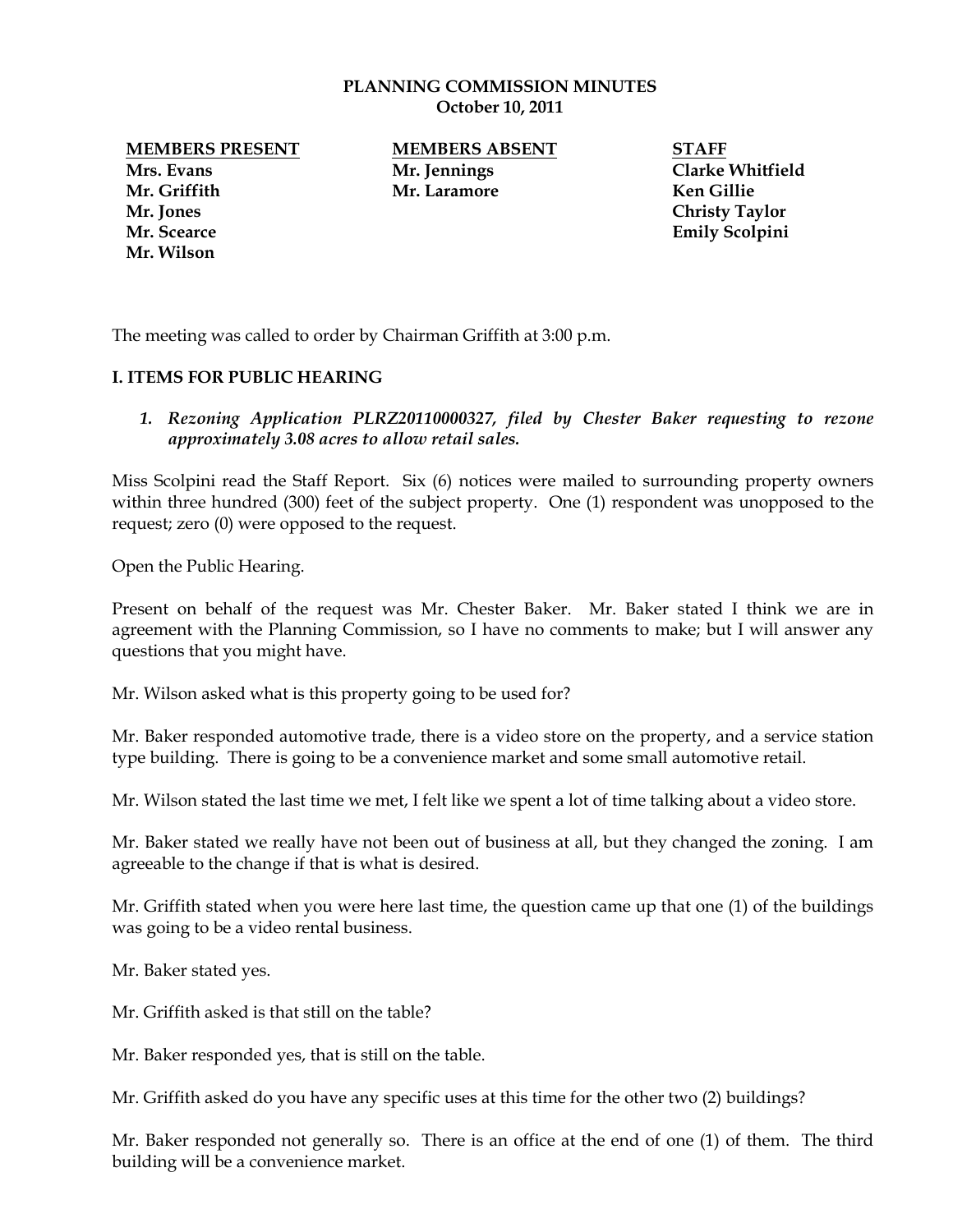Mrs. Evans asked is there an auto repair?

Mr. Baker responded small auto repairs, like selling tires for automobiles, rework the brakes or steering, balance the wheels, and that sort of thing. They will align the front end of the vehicle, but no major work.

Mr. Griffith stated that is what was there before with Northside Tire. That was the same type of trade that they had.

Mr. Baker stated that is correct.

Mrs. Evans stated but you have someone new.

Mr. Baker stated they did some major work and we would not reach for that again.

Mr. Wilson stated I am still confused. Are there actual business contracts or whatever ready to go into these buildings? Are they already in operation? Are you hoping that when we do this those kind of things will go in?

Mr. Baker responded the service station is on a lease. He is awaiting a decision. He is ready to open. The video store is complete and ready. We have got some minor work to do to clean up, and I believe it will be opened. My office is at one (1) end of the other building. The rest of it is open for new lease.

Mr. Jones asked will there also be a vehicle dealership there?

Mr. Baker responded hopefully it will, but I am not sure of it. We do not have anything pending. I have had two (2) dealerships on the site in the past.

Mr. Scearce stated you are in agreement obviously with what you read in the conditional rezoning and these types of businesses that he is talking about.

Mr. Gillie responded Mr. Baker and I met on multiple occasions and toured all of the facilities. We came very close to an agreement subject to those last four (4) conditions. I think Mr. Baker said that he is in agreement now with those last four (4) conditions. As of last Thursday, he and I were still going back and forth on the numbers. If he agrees to the numbers here, then yes we can support him for that. The tire facility, what was previously Northside Tire and the video store both have ongoing maintenance code cases on them. The occupancy of those buildings are subject to getting some additional work done to the facility. He does have a client actively working on going into the small service station building, and that is going to be a convenience and tire store. They were in the process of installing coolers when we were onsite last week. He has the tires up and ready to go as soon as he gets approval. One (1) of the facilities will occupy immediately assuming that you recommend approval of this and City Council adopts it. The other two (2), we still have some work to do before we can do anything else with those buildings.

Mr. Jones asked is there room for a possible seventy (70) vehicles on this lot?

Mr. Gillie responded yes. There is actually room for more than seventy (70) vehicles. We were concerned that you could fit in upwards, Mr. Baker said one hundred fifty (150) I believe, we were figuring roughly around one hundred twenty (120).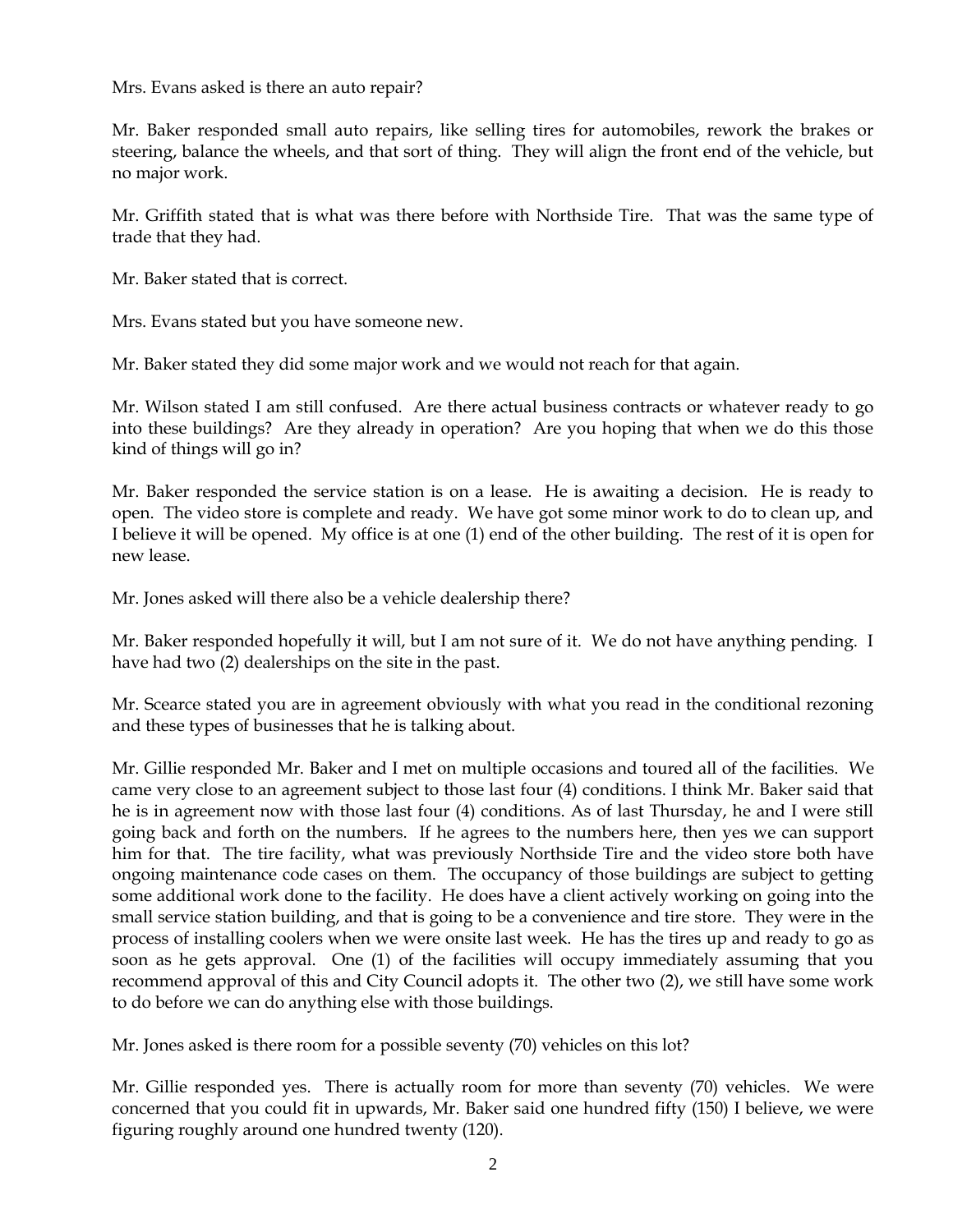Mr. Jones stated you will have customers coming in also leaving their cars.

Mr. Gillie stated there is actually much more space when you are onsite than what it looks like.

Mr. Wilson asked do I understand correctly that on the permitted uses page and the uses permitted by special use permit where there is a strikethrough that means those would not be allowed on this property?

Mr. Gillie responded correct. They were eliminated.

Mr. Wilson asked but everything else would be ok?

Mr. Gillie responded correct.

Mr. Wilson asked subject to our approval?

Mr. Gillie responded correct.

Close the Public Hearing.

**Mr. Scearce made a motion to approve Rezoning Application PLRZ20110000327 with staff's conditions. Mr. Jones seconded the motion. The motion was approved by a 5-0 vote.** 

# *2. Special Use Permit Application PLSUP20110000361, filed by Gerald Kelly, proposing to operate a restaurant with a drive-in facility.*

Miss Scolpini read the Staff Report. Thirteen (13) notices were mailed to surrounding property owners within three hundred (300) feet of the subject property. One (1) respondent was unopposed to the request; zero (0) were opposed to the request.

Open the Public Hearing.

There was no one present on behalf of the request.

Close the Public Hearing.

Mr. Jones stated I used to use this bank, and I used to wait out on South Main to turn into the lane. How are you going to enforce this from impeding traffic on South Main?

Mr. Gillie responded that is the reason for the markings. When the bank had it, they did not have anything that said "do not block intersection" or anything else. Usually people will follow something that is painted on the road. The bank just had a drive-thru and it was set that way. The facility is open now and has actually policed themselves and placed a sign telling people not to use the drive-thru. They have blocked off the drive-thru, so we have not had an issue. Again, the restaurant is now open and doing quite well if anyone has been by it. We think it is going to self police. If there are issues then there are things that we can do to work on it. We could have if necessary, officers out there stopping people telling them not to block the road. You can get ticketed for it. We think that it will kind of take care of itself. Usually people will sit in line for a minute. If that doesn't work they are going to find a parking space and run inside. The service in the facility is really quick, if anyone has been there. I do not think it is going to be an issue.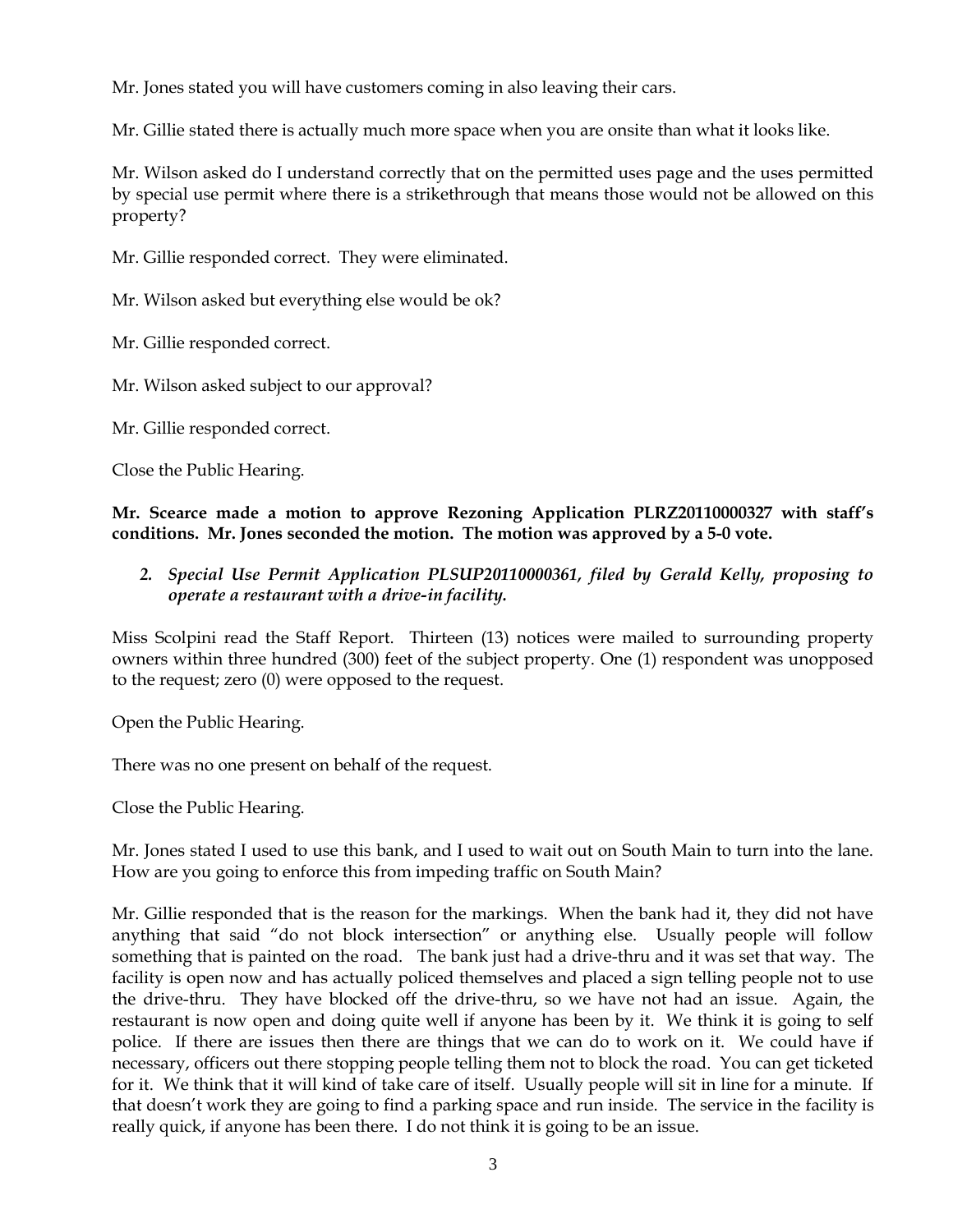Mr. Jones asked but you are not planning on putting any markings down on the road?

Mr. Gillie responded not on South Main Street itself. They will mark the pavement on the parking lot. They will mark the entrance to the pavement. That is one (1) of our conditions. We think that will take care of it.

Mr. Griffith asked is there room on South Main to put in a turn lane at that?

Mr. Gillie responded no.

Mr. Griffith stated I was looking at it today and trying to decide whether or not. It is fairly wide there, but I did not know if there would be room enough for a turn lane at that location.

Mr. Gillie stated no.

Mr. Wilson asked why, if we were assured by the applicant that it would not be a part of the restaurant, now it is assured but not really sure?

Mr. Gillie responded we were assured by the applicant. The applicant was the building owner. The tenant and the building owner apparently did not talk as well as we had hoped. Now we are dealing with the actual operator of the restaurant who is telling us what he will do. We asked the owner of the building a couple of times if they were going to need the drive-thru, are they going to use this drive-thru? "No, no they are not going to use it." So, ok we did not go through this last time. They got opened; the guy goes to use his drive-thru and finds out that he can't. So, now we are dealing specifically with the operator of the business. In his defense, he has been great to work with, he has done everything that we have asked him, his facility up on Piney Forest is booming, his South Main Street which I am not sure that people actually know is open is booming as well.

# **Mrs. Evans made a motion to recommend approval of Special Use Permit Application PLSUP20110000361 with conditions. Mr. Scearce seconded the motion. The motion was approved by a 5-0 vote.**

*3. Code Amendment Application PLCA20110000362 proposing to amend Chapter 41, specifically Article 10, to create a definition and regulations addressing ghost signage.*

Mr. Gillie read the staff report.

Open the public hearing.

No one was present to speak on behalf of the request.

Close the public hearing.

Mr. Scearce stated I think most of the language on the ghost sign part of it I am ok with it as far as I can understand it. My main question is under K where it talks about faces, having to remove from the sign if the person is no longer occupying the building, basically no longer having services within thirty (30) days. Just looking at the logistics, we might want to give them sixty (60) just to give time to line people up. The sign structure, frames, and brackets you have got one hundred eighty days and then the pole. My thoughts are certainly the pole and maybe the frame in certain situations has some extended time. If a man goes out of business and he puts his property on building, it is quite a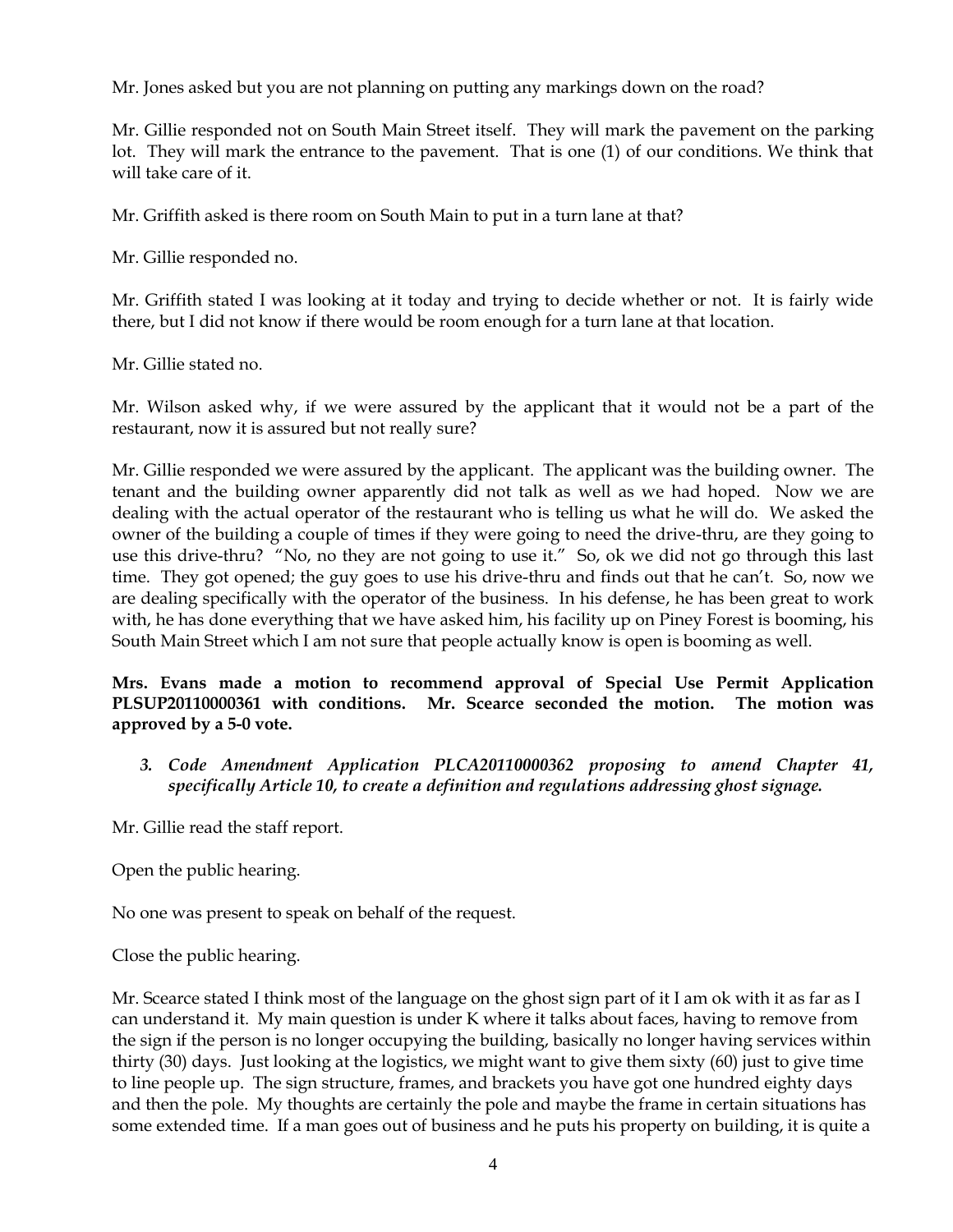bit of value in these expensive pole signs. It would be an expense to somebody to take it down. In some cases you have franchise companies that will actually take them down and move them somewhere else. A local small business man, it may be a burden for him to do that; and then turn around and somebody else have to put it right back up because the property sold. I was just thinking maybe a little more consideration given on that time. Maybe you can clarify what your opinion is between sign structure covering frame and brackets and the difference between that and a pole; because so many poles go up that have the box and then you have the face. The faces come out. You can leave them blank or go back with a white look if nobody is occupying the building. If the building can be sold or used, leased, or whatever there is a good chance that they could just put a new face in and retain the value of the company's expenses. What are your thoughts on that?

Mr. Whitfield stated first of all, all of that is part of the current Ordinance. That has not been added. That has been the regulations for abandoned signs since the adoption of the new Zoning Code unless I am mistaken.

Mr. Griffith stated my understanding is the only thing in that section is the last sentence.

Mr. Gillie stated that is the only section that we are adding to sub-section K.

Mr. Griffith stated the rest of it is already in place.

Mr. Gillie stated correct, but Mr. Scearce did bring up a good point. When we wrote this Code in 2004, it was pre-recession. Usually we did not have a building sitting vacant for an extended period of time. If we did, we would try to put something in that would allow us to remove older signs that had kind of sat there for a period. Should we look at changing Section K as well? Yes, we may based on the current economy. Is now the time do to it while we have got it open with the ghost signs? Maybe, we have not investigated how long we should let a sign sit that is non-ghost sign. What we are dealing with now is only those painted signs on a building; but while we have got it open should we look at it? Possibly yes. We have not really considered that.

Mrs. Evans asked have you been enforcing it?

Mr. Gillie responded to a certain extent. Most of our enforcement is based on a complaint basis. If someone calls to complain about a sign being out there and there is some sort of problem, then yes we enforce it. Otherwise, no we have not been actively going out and looking for those types of violations.

Mr. Griffith stated you have gotten responses from Sarah Latham, and from Susan Stilwell. I think they have had a chance to review some of this and you have gotten responses from both of them.

Mr. Whitfield stated we passed this out at the Commission of Architectural Review Board meeting.

Mr. Griffith stated I think both of them had a couple of points that might be worth considering. One of them said for signs that have been painted over can no longer be used as a ghost sign. Mrs. Stilwell brought up the situation of if you are in the process of restoring the building. If during the restoration process one (1) of these signs are discovered are we saying that the sign would not be eligible to qualify as a ghost sign?

Mr. Gillie responded yes.

Mr. Griffith asked are you saying yes it can or no it cannot be?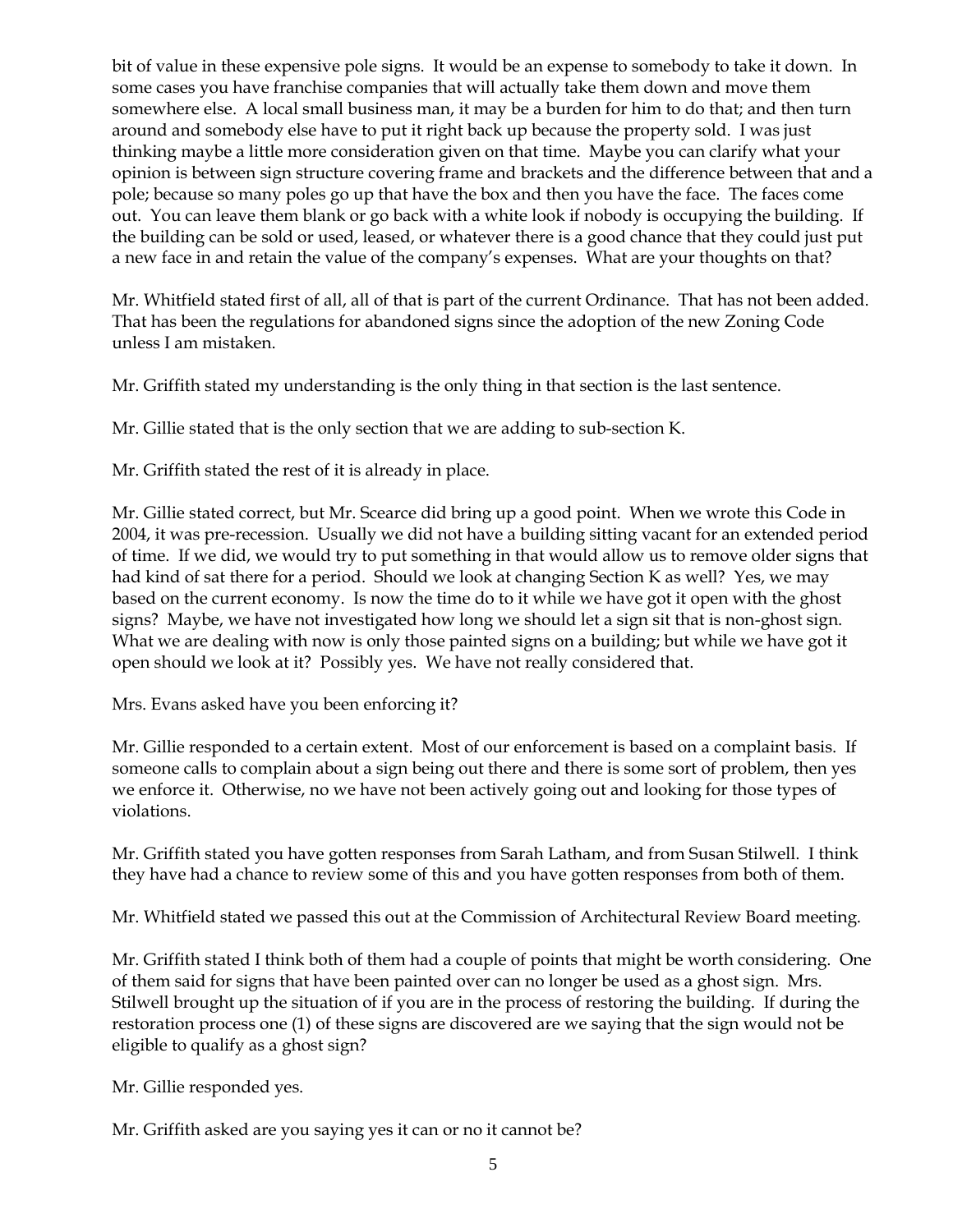Mr. Gillie responded yes, it can no longer be restored. We have, again as I presented to you, the pictures of those that we can actually see now. We have additional pictures of signs that have sub sequentially been removed that were there previously. There were a lot of large painted signs downtown advertising various products. I have two (2) here. I do not know if anyone goes down to the bottom of Main Street bridge. I do not know if you can see this. The giant Pepsi and Dr. Pepper sign painted down where Jake's On Main is now and the hair salon at the end of that building. We have got the same thing on a building over on Union Street painted approximately two and a half (2  $\frac{1}{2}$ ) stories tall. They have been removed. Do we want to allow the continuation of those types of signs on buildings.

Mrs. Evans asked how have they been removed?

Mr. Gillie responded they have been painted over. They have been white washed out.

Mrs. Evans stated as I recall, Mrs. Stilwell has a building that had been painted over and when the paint was removed she found some ghost signs underneath it and came before the Board of Zoning Appeals and we allowed her to have one (1) sign repainted.

Mr. Gillie stated correct.

Mr. Whitfield stated she got a variance. That is a completely different ball game from what we have here. She went through the process of getting a variance.

Mr. Gillie stated the way we have the Code written is, if it is white washed out then there has been a conscious effort to remove that sign. If they want to reinstall that sign, then the Board of Zoning Appeals is the proper way to do it. Otherwise, from staff's perspective, we are going to have to track down every sign that was ever painted on any building so when someone goes in and cleans the paint off and you see an old sign you are going to install it. We know there are a substantial number of signs similar to this on buildings. The photographs we gave you are just those that we can see right now. We know there are a substantial number of signs that have been removed in the past. We are going to open it up to additional. Is that something that we want to permit, that many of these type of painted signs throughout the downtown area?

Mr. Scearce stated just because it is discovered does not mean that the person that owns the building wants it on there.

Mr. Wilson asked what is, so I can fully understand, the review process right now? What would be different if we approved it?

Mr. Gillie responded as it stands right now we do not even recognize them under the Code. There is no definition for dealing with them. We either have a sign, which advertises a business or product on site, or you have what is off-site premise advertising. If you have a vacant building, which is the issue we had, and they wanted to paint something on the outside of this vacant building, that is a billboard similar to what we have on Riverside Drive, West Main Street, or wherever else that we've got. This company comes in, rents the space, puts it's logo up on top of it everybody goes by and can see it. Since we do not have the provision to tell them "I am sorry it is a violation of the Zoning Code." Now as Mrs. Stilwell said in her case, she cleaned off her building, found a sign, asked to put it up. It is not a commercially available product inside that building. She does not have a commercial enterprise inside that building, so we told her that would be a billboard according to the Zoning Code, it is not permitted. She went to the Board of Zoning Appeals. They have a process of going to the Board of Zoning Appeals and asking for a variance. What we have done by this Code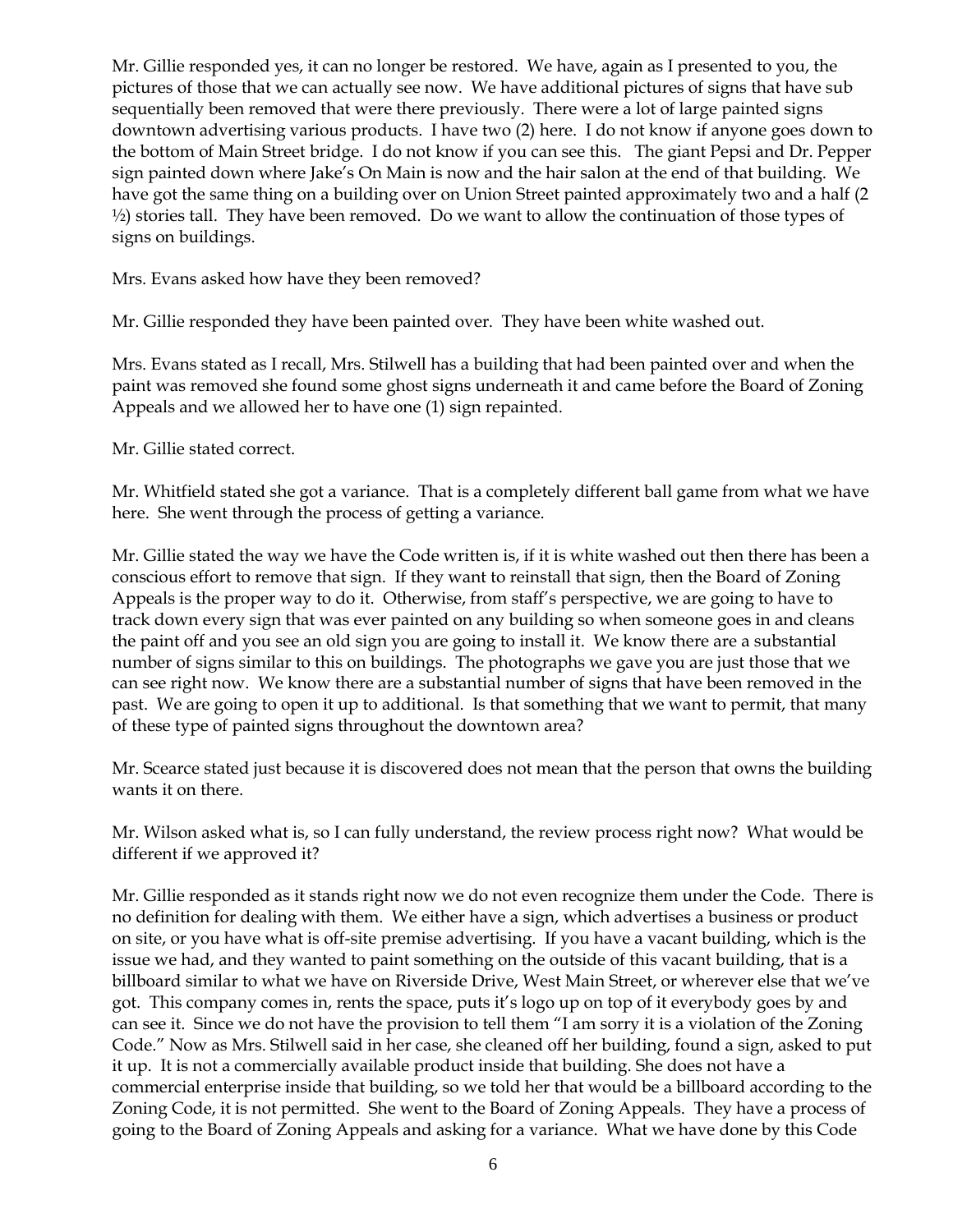Section is say painted signs on old buildings, that are fifty (50) years old or advertises that complies with some other type of product may be allowed to be repainted if they can show that they are actually there, it is still available, and it meets this criteria. If the building has had the sign removed, then no, it does not. You have to go to the Board of Zoning Appeals. We have set processes for everything.

Mr. Wilson asked with the Coca Cola sign that is on the Ferrell Building, how would that have been handled under the new?

Mr. Gillie responded under the new Code they should have one (1) waited until they actually occupied the building first off. We would have probably still under this Code have needed to get a variance, because of it being painted prior to occupancy of the building. Once it was occupied and they had something in there they could fall under this Code.

Mr. Whitfield stated in other words if there was a tenant in that building, they would go to Kenny and get a sign permit, Kenny would review it, and if they met all of the criteria he would issue the permit and they would go on their merry way.

Mrs. Evans asked even if they were not selling Coca Cola?

Mr. Whitfield responded right, instead of actually going to Kenny, getting turned down, and having to go to the Board of Zoning Appeals and convince the Board of Zoning Appeals that it in fact fits within the four (4) criteria required to met in order to get a variance. It is a much simpler and cleaner process.

Mrs. Evans stated as I recall the criteria has changed and is much more difficult for the Board of Zoning Appeals to approve something. Correct?

Mr. Whitfield responded like I said, I think it is the other way around. It may be easier, but it is not the same. It is about the same. There is always the four (4) criteria that have to be, and you have to meet all four (4) criteria. You cannot meet two (2) of the four (4). You have to meet all four (4). Even if you meet three (3) of the four (4) you cannot be granted a variance. This is a much simpler process. Again, if they go to the Board of Zoning Appeals and Mr. Gillie or Planning turn down the sign, they would go to the Board of Zoning Appeals, but at that point they would be dealing with a situation where they would not have to get a variance and meet those four (4) criteria. They would just have to present their case as to why they should be allowed to paint their sign opposed to what the Planner said. Even in that case, if they have to go to the Board of Zoning Appeals for an appeal, it is still easier than what it had been to get a variance with the four (4) criteria.

Mr. Scearce asked what is the next process? We do not vote on this. Are you just going to take this with our recommendations and go to Council?

Mr. Gillie responded in this process, you decide to recommend if these changes should be adopted into the Code, then we will present something to City Council. If you want to open up and redo that other section, then we can talk about that now, but we do not have that ready. It is a good idea, but I do not have that.

Mr. Scearce stated I would like to request that you look at it, because I think times have changed. I do not want to place a burden on a property owner that is going to cost them a lot of money.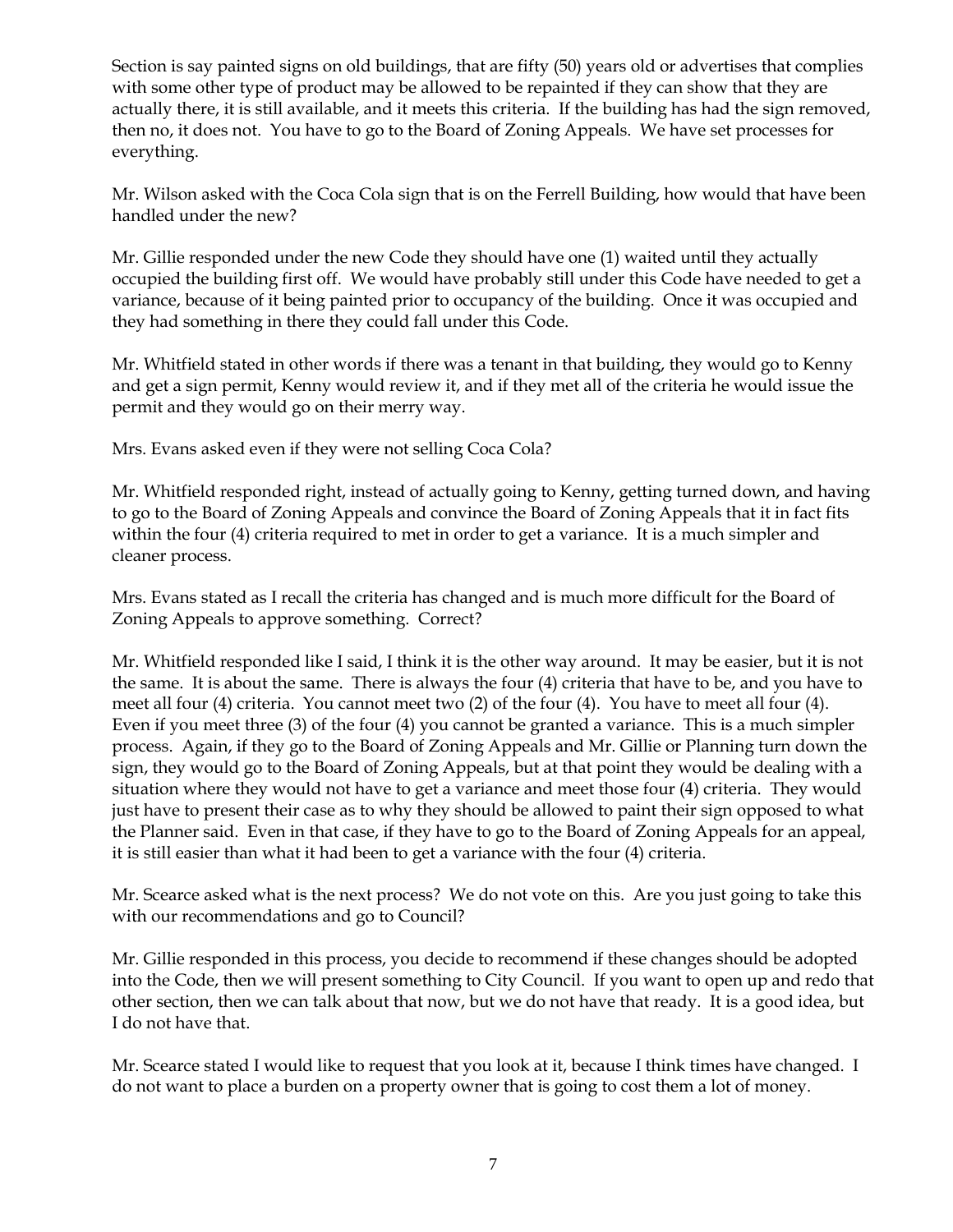Mr. Whitfield stated I would suggest that you all move this forward and give staff the opportunity to re-look at K, and maybe come back and amend K.

Mr. Scearce stated and just wait on the other part.

Mr. Whitfield responded yes, instead of waiting on the other part recommend either approval or denial and move it toward Council, and then the planning staff can come back with maybe other additions to K. It may be several people who they want to get together and talk through the process with as well.

Mr. Scearce stated let's look at it.

Mr. Wilson stated I just need some clarification. First thing, there is not many people here about this. Has this been widely promoted that we were going to be discussing this now?

Mr. Gillie responded we notified the Commission of Architectural Review for their opinion, we advertised it as we do, and we put it on our website.

Mr. Griffith stated it was advertised in the newspaper also.

Mrs. Evans asked is this for the entire City, not just the River District?

Mr. Gillie responded correct. This is the entire City. Most of the signs are in the Tobacco Warehouse and Central Business District, but we did not make this specific.

Mr. Whitfield stated yes, we did.

Mr. Gillie stated no, we did not make this specific to that district.

Mrs. Evans stated I thought at one time we talked about. I thought at one time it came before Planning Commission from BZA, and it was supposed to be for the Tobacco Warehouse District.

Mr. Gillie stated that was one of the issues we had.

Mr. Griffith stated there is nothing in this proposal that says anything about the Warehouse District.

Mr. Gillie stated the reason being is equitable enforcement, making sure that everyone is treated fairly throughout. We can put this in there if this is something Planning Commission thinks it should only be, then place that on there. Recommend that it should only be limited to only those two (2) districts. From a staff's perspective, as we wrote this, because there are other ghost signs in the City. Travel up West Main Street, there are few ghost signs on buildings now.

Mr. Griffith stated there is some on South Main Street and different places.

Mrs. Evans asked over fifty (50) years old?

Mr. Griffith responded yes.

Mr. Gillie stated yes. There are some on Riverside Drive that are that way.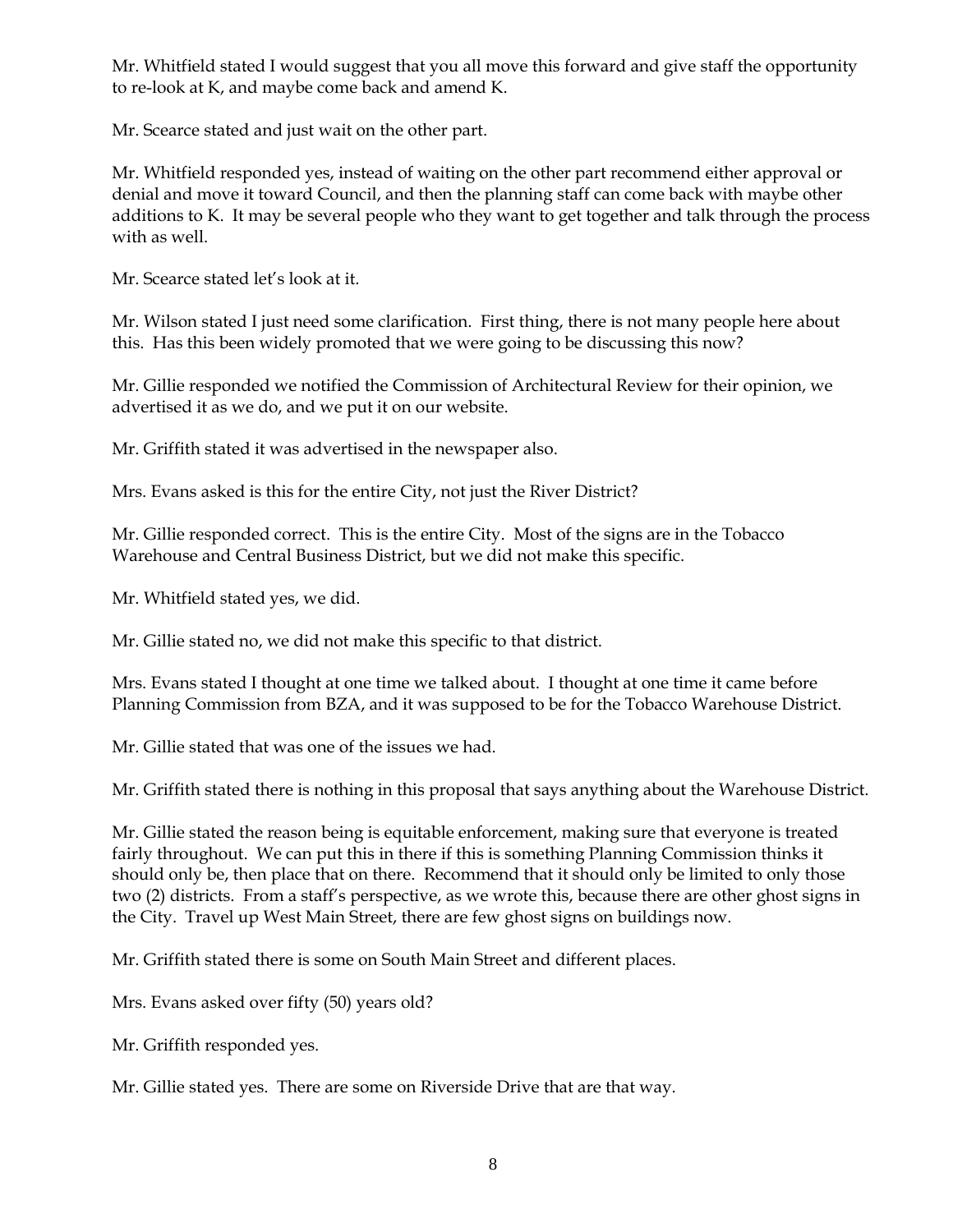Mrs. Evans asked who bears the burden of proof that it is fifty (50) years old, the person applying or does the City have to do the research?

Mr. Gillie responded the person applying has to do the research. We have some information available and we will help anyone who comes in and asks for it. Again, I have got some old photographs of buildings. The City has old photographs, but it is still the owner who is asking for it to provide that burden of proof.

Mr. Griffith stated that brings up a question that I had. Some of these signs and buildings, there is no way in the world anybody would know it was original to the building. The building may have been built in 1890 something, and the sign put on in 1910. It would not be original to the building, but it had been there for a hundred (100) years. I am thinking of one (1) across from the old City Armory, there is an old Piedmont Cigarette sign. Those were manufactured in the late 1800's up until the end of World War I. There is not a picture of it here, but I had a small one of those signs. It is fairly valuable. I do not know how anybody would ever prove that. I have never seen any photograph with that sign on a building, or if anyone would know that it was original to the building. I think it would certainly qualify as a historic ghost sign.

Mr. Gillie stated Mrs. Evans if you want to limit it to those districts, you should just add it to Sections N and Q of the sign regulations.

Mrs. Evans stated I was just asking a question.

Mr. Gillie stated as we went through this, we thought about it; but then we started noticing, it is amazing, the number of signs out there that meet these criteria as you start looking into this further. We talked about this originally when we started months ago. It is not a small thing. It is not just dealing with one (1) sign. There are a substantial number of signs in the City that could be impacted by this change in regulations.

Mr. Jones stated under the ghost sign definition, number three (3) *do not alter the color*, in looking at some of these signs I have no idea what the original color was.

Mr. Whitfield stated my example on that, and when Mr. Gillie and I were talking about this, is and I will just use the Coke sign that should be red and white. It should not be orange and blue. We do not want to modify it, because if *Enjoy Coca Cola* is a historic sign, we do not want it to be black and red and say *Enjoy Coke Zero*. That is the purpose behind those regulations.

Mr. Jones asked would that still go to Zoning Appeals as far as color goes?

Mr. Gillie responded if they decide to change it, and Miss Scolpini tells me what color it is and it is different then what is supposed to be there then yes.

Mr. Whitfield stated there is a lot of designee in here.

Mr. Gillie stated the reason being is the Planning Director is color blind, so I am not going to know what color they paint the sign anyway.

Mr. Jones stated she was not around fifty (50) years ago, I can verify that.

Mr. Whitfield stated but she does know her colors.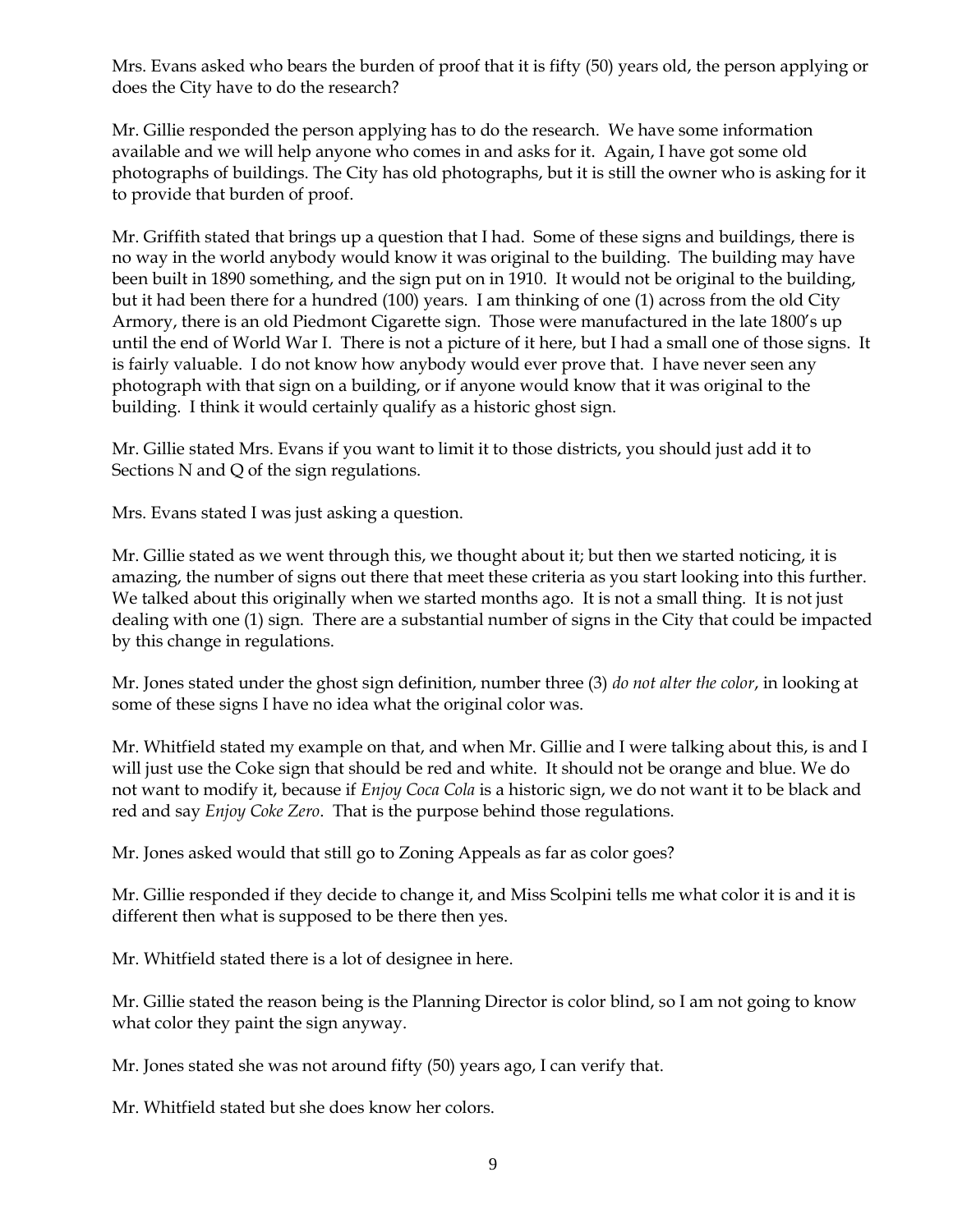Mr. Gillie stated she does know her colors much better than I do.

Mr. Wilson stated I think part of our role, and I am the newest person in here, is to be like a citizen voice in this process of making community decisions. There is very little here that I am really concerned about. I do think there is a lack of clarity about exactly what we are doing and the impact of that. Even though I generally like anything that manages the look of our City, I am having some concerns with her issue here and I am wondering if that will be reflected out in the community as well in terms of the full understanding of exactly what we are deciding here. There is part of me, in looking at recommendation number three (3), would like additional study just to get comfortable in these decisions. I do not know. I feel like a lot of this is kind of new.

Mrs. Evans stated I would like to see the verbiage corrected as Mrs. Stilwell mentioned.

Mr. Whitfield stated oh yeah, that will clearly be done by me. That has got to be done before, either through my office or his office; it gets to our office as an Ordinance, so that will not be a problem.

Mr. Gillie stated I was trying to type in a sling, I apologize.

Mr. Jones asked as of now there are not people coming forward that want to paint their signs?

Mr. Whitfield responded yes, there are.

Mr. Jones stated there are.

Mr. Wilson asked and therefore we are what? I mean are they kind of waiting for these decisions?

Mr. Whitfield responded yes, they are waiting for Council.

Mr. Scearce stated my understanding is that you would like for us to approve this and for it to go on to City Council for them to look at it.

Mr. Whitfield stated just make a decision one way or the other. Even if you do not approve it, it still goes to City Council. They can still approve it. Just make a decision one way or the other and then move it forward for Council's consideration.

Mr. Jones asked in the appeal process, can a person eventually take their idea and sign to City Council for their approval over the zoning?

Mr. Whitfield responded they would go to court.

Mr. Jones asked they would go to court?

Mr. Whitfield responded yes.

Mr. Griffith stated after the Board of Zoning Appeals.

Mr. Gillie stated they would come to staff first. If for some reason we would deny it, they would go to the Board of Zoning Appeals. If the Board of Zoning Appeals denies it, then their next appeal is to Circuit Court.

Mr. Jones asked City Council is not in there?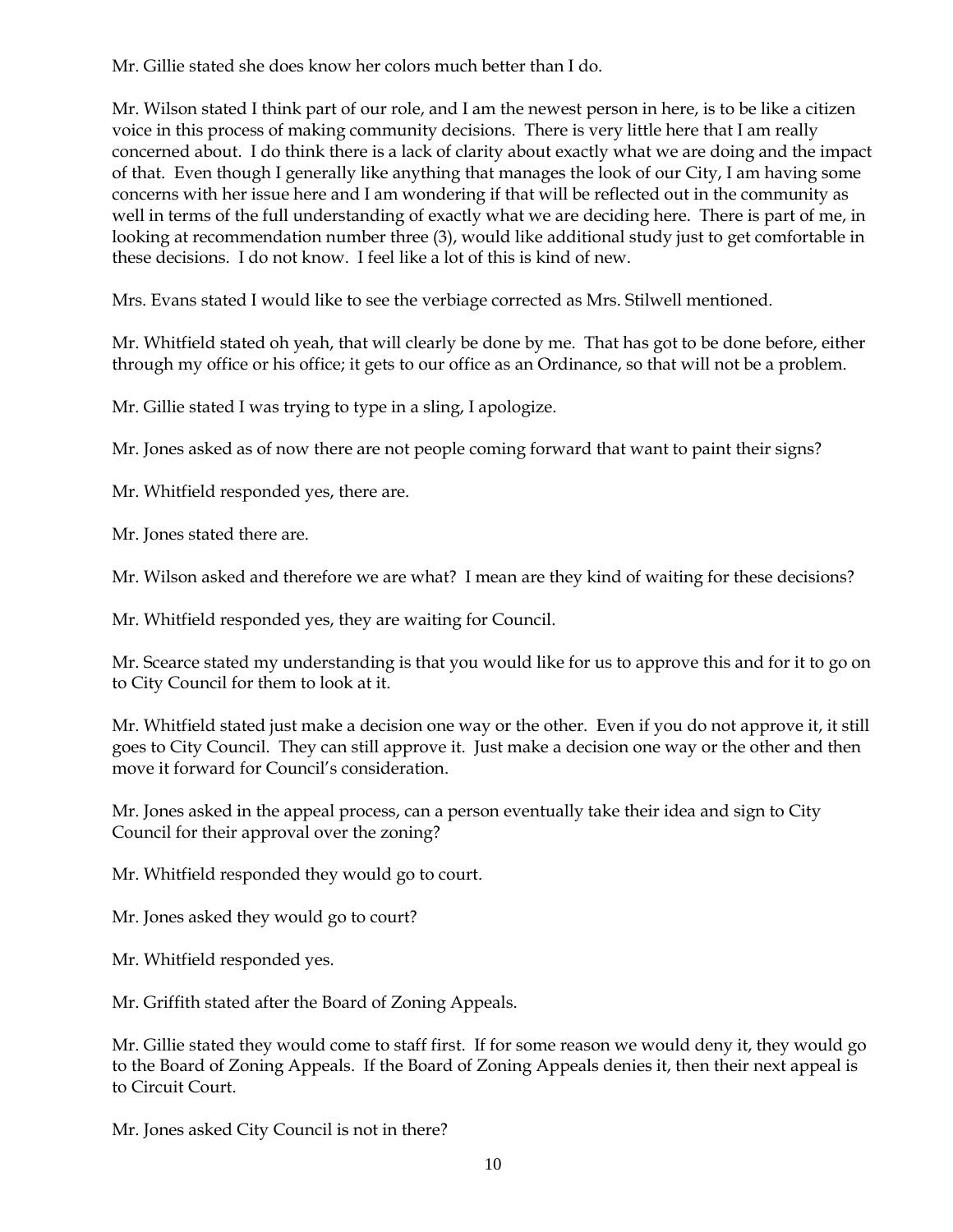Mr. Whitfield responded no.

Mrs. Evans stated if we approve it, if the Board of Zoning Appeals approves it the City could go to court, correct?

Mr. Gillie responded we could go to court. Either approved or denied there is no portion of this that would come back to this body or to City Council.

Mr. Scearce asked so really at this point you are just trying to address the Code to give it some kind of definition so you can deal with it?

Mr. Whitfield responded right.

Mr. Scearce stated that is all this is about.

Mr. Gillie stated when somebody comes in and says I am going to repaint a ghost sign I do not have anything that says it is a ghost sign. You are either this or this. You are not that.

Mr. Jones asked but now they can go to City Council, right?

Mr. Gillie and Mr. Whitfield responded no.

Mr. Gillie stated with a denial the process would still be to go to the Board of Zoning Appeals either appealing a decision or asking for a variance. At that point they are either appealing what is considered outdoor advertising with billboard signs, or the determination made by the Zoning Administrator as to what they are. Based on what we have currently, it is difficult to approve that you are not an outdoor advertising sign. This recognizes those historic type painted signs that are out on the building.

Mr. Jones asked can we include going to City Council as a possible choice of a person that wants to do something with a sign? I would think an elected official by the community should have a say so in this, and I think members of the City ought to be able to go to their elected officials.

Mr. Scearce responded we are going to be setting Code policy and then it is basically enforcing the Code. It is really not their area to deal with.

Mr. Whitfield stated right. There are very few if anything that is ever appealed to City Council. If it goes to court you have one (1) person that you have to convince as opposed to a majority of nine (9).

Mr. Jones stated an elected majority.

Mr. Wilson asked is there anybody, a committee, a group, or is it you all that basically reviews each application like a community based architectural review or something like this that can kind of weigh this out right now, or is it just anybody out there who has a sign they want repainted?

Mr. Gillie responded there are not appearance standards except one (1) district in the City, only in the Old Westend Historic District, otherwise no there is not a committee that reviews that.

Mr. Whitfield stated if you will notice when we presented it to the Commission of Archtiectural Review that was not one (1) of their suggestions, that it come to them for review. They would just simply make application, provide their evidence, and either move on and paint or go to the BZA.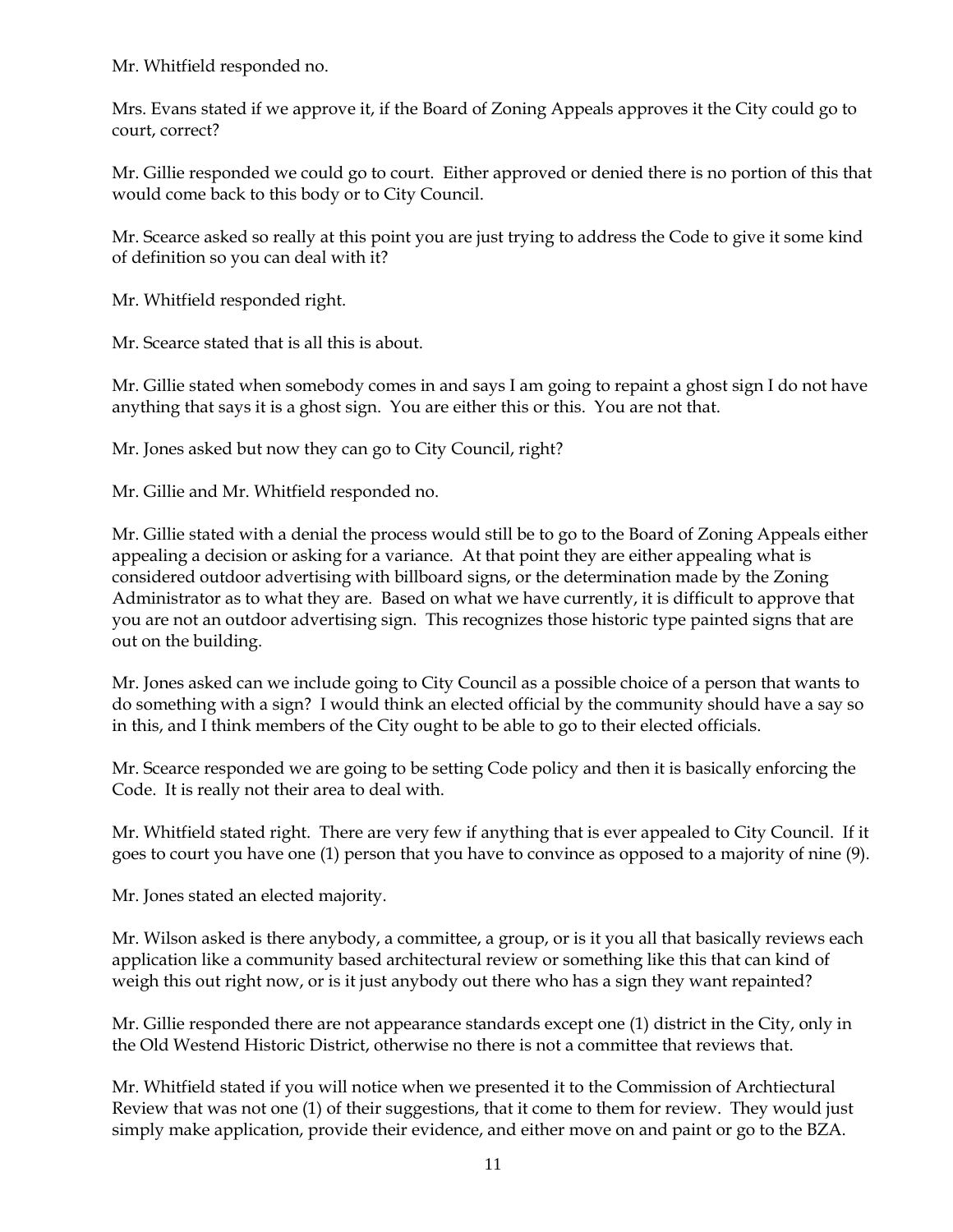Mr. Griffith stated but there are Sign Ordinances regarding signs.

Mr. Gillie stated our Sign Code regulates the size and the location. It does not get into colors. It does not get into what it says. It is basically, you are allowed X number of square footage.

Mr. Griffith stated this is just going to be one (1) addition to the Sign Ordinance. I guess my only question of concern is the determination of whether the sign is original to the building or in lieu of that providing historical evidence that it is fifty (50) years old. There are some signs that I think anybody would know that the sign had been there seventy-five (75) or a hundred (100) years. I do not know how you would prove that it was original to the building and have documented photographic evidence of it.

Mrs. Evans stated that is my concern. It seems like we are making them do a lot of work for something like Mr. Griffith says is pretty obvious.

Mr. Gillie stated obvious to who is the question. From a staff's standpoint, if you can lease out space on your building to put a sign up in these times would you do it? someone comes in and says "I want to lease" there was a sign for XYZ Corporation on top of that building and it is historic to the building, "I want to put that sign back up." From a staff's perspective I can't say yes. I can't say no. I do not have anything to go by. Are we then creating true billboard signs, as opposed to the renovation of ghost signs? We are trying to restore what was historic to a building, so we are asking someone to show us what was historic to a building. Again, we provide some of that information. We have got books of historic photographs that we try and look through. When someone comes in and says "hey, I want to do something to a building" we get our books and see what was there, what the building looked like, what is historic. That was our purpose on that.

Mr. Griffith stated I guess my concern or what I had in mind was sort of the signs that we know or products that we know have not been around for fifty (50) or seventy-five (75) years that there may be a ghost sign, but if someone wants to restore the sign I doubt that there is anybody left living that would know it was original to the building or there may not be any photographic evidence. Again, I use the example of Piedmont Cigarettes sign down there across from the City Armory. That sign that is a huge sign down on the side of the building has been there for years. They went out of business probably seventy-five (75) years ago. I do not know if there is anybody left living that could tell you, to say that is was original to the building. That building was built what in the late 1800's?

Mr. Gillie responded yes.

Mr. Griffith stated and whether there is photographic evidence or not.

Mr. Gillie stated this why when we started this a long time ago we told people this is not an easy subject to deal with.

Mr. Griffith stated well, I know. I just hope we can clarify it. I am just thinking that there are signs, where it says original to the building and the documentation of the proof that is required, I was wondering if there were some of the signs that may be lost, because there is no way of providing that documentation.

Mr. Scearce stated the real question that goes with that, let's just take that one as an example that we were talking about, is does the owner of the building want it repainted.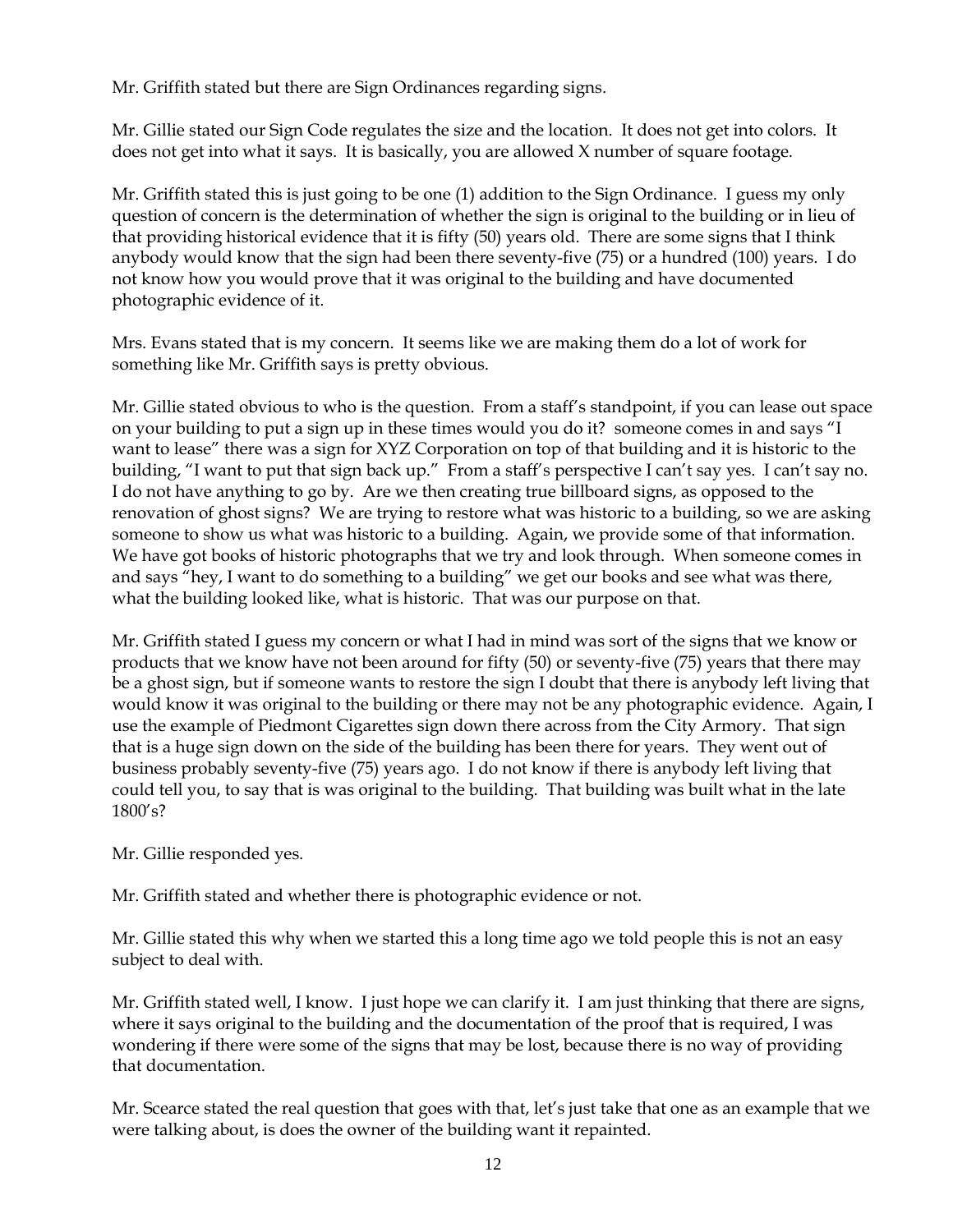Mr. Griffith stated I have no idea. I was just saying if someone were to come along and wanted to do it.

Mr. Whitfield stated that is one that should be pointed out. That is one (1) difference, that most of the time the applicant for a sign would be the sign guy. In this particular case the applicant is going to be the building owner. That assures us that the building owner has actually made the investment and has decided to give permission for the sign to be painted on that building.

Mr. Wilson asked when you were revising this ghost sign did you go to other Cities that have similar Codes and kind of draw down some of these ideas? In other words, are they widely used in other Cities or is this particular to us?

Mr. Gillie responded everybody treats them differently. We went to places that have them. I have got a report in here from the National Trust and Historic Preservation and how they talk about dealing with them. We did as much research as we could on what it is a ghost sign, if they call it a ghost sign, how do they treat them under their Code. We tried to take the best of all of the practices out there. Some places say "don't touch them, because you have destroyed the historic character of the sign. The sign was painted fifty (50) years ago and it is naturally weathering away. It is a product that is no longer in existence, so the sign should no longer exist." Other places say "paint them back," "paint them something else." They are all over the board on it. There is no national standard that everybody goes with.

Mrs. Evans stated I would like to see us have ghost signs, but I do not agree with that if the building has been painted and a ghost sign is uncovered then those people have to go to the Board of Zoning Appeals. I think they should come to you first.

Mr. Gillie stated everyone will come to me first.

Mrs. Evans asked even if it is painted?

Mr. Gillie responded they can ask for it. Based on the way the Code is here I would deny it, because this Code says that sign has been painted over. It is white washed. Somebody made a conscious effort to remove that sign. They could appeal that to the Board of Zoning Appeals. As I said by example, Pepsi and Dr. Pepper and Pepsi and Dr. Pepper. These have both been clearly removed. Is this what you want as your gateway to Downtown? I have a stack full of other ones. Those are just real easy to see.

Mr. Scearce stated I think staff has done a lot of good work. I am going to agree with it and send it on to City Council. My question is on previous discussion of this other section. Should we just leave it alone for now or should we ask that this be considered too?

Mr. Whitfield responded I would think the easiest way would be to treat the separately. It is kind of apples and oranges. It just came up as part of this discussion. I think you brought up some good points. The planning staff may want to get together other municipalities, counties, and some other business type folks in town as well. That may take a meeting or two (2). It is good suggestions.

Mrs. Evans stated to throw another orange in, not a ghost sign, but if someone found the *Cat and Fiddle* sign where would the Code stand to put that back up?

Mr. Gillie responded I think I know where that is actually. Well, I know where one (1) of them is.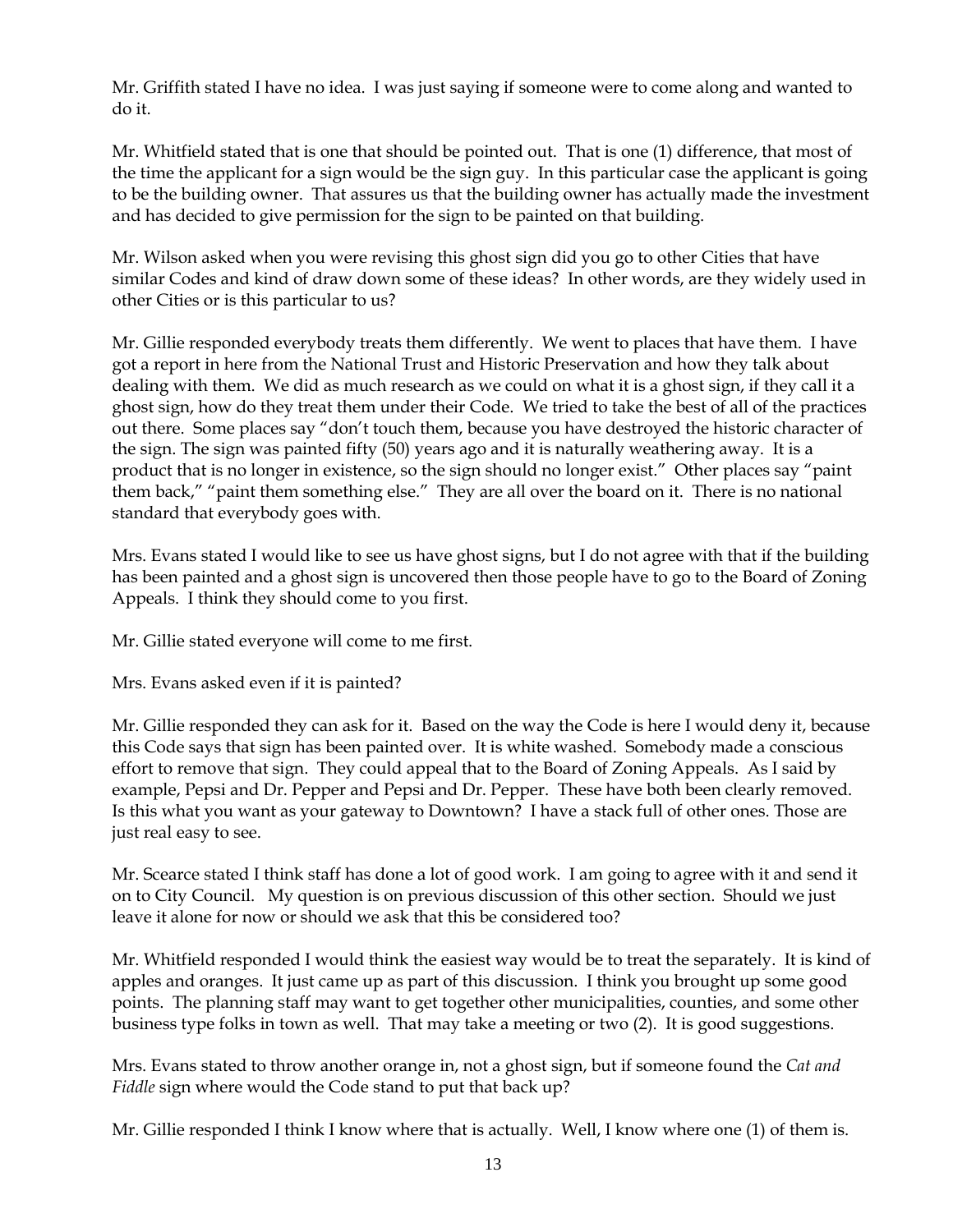Mrs. Evans asked so where would that stand?

Mr. Gillie responded currently it would not be permitted.

Mr. Jones asked if somebody found *Home of Dan River Mills* sign and wanted to put that back up?

Mr. Gillie responded currently not permitted.

Mrs. Evans asked can we put something in the Code?

Mr. Jones stated if you have a City that is painting murals on walls now, and people are thinking about old times, I think some people want to see the way Danville was forty (40), fifty (50), sixty (60) years ago in certain places. I know you hate to say this is good and this is bad, but I think people want to see what Danville was like in some instances the way it was fifty (50) and sixty (60) years ago including Dan River Mills.

Mr. Gillie stated the issue with that is the sign cannot be placed where it historically was. That building has a separate owner. It has been removed. Is that restoring a historic sign, because it is not where it historically was? The other one, the building is gone. If it is the sign itself and you want to replace that sign, you have got to find a different location for it. That would require some different Code wrangling period. The murals that you mentioned, when we started doing the mural program a couple years ago, we actually added a Code Section. I do not know if you were on Planning Commission at the time. We added a Code Section to deal with murals. We can do it, but as it is right now, the *Cat and the Fiddle*, the *Home of Dan River Fabrics*, would not fall under anything that we have got now in the Code. It would really be outdoor advertising.

Mr. Wilson asked as it is now, under the new Code, how does that change things?

Mr. Gillie responded ghost signs are painted signs. It is only dealing with what are historic painted signs, not historic signs in general. If you want to get into historic signs like *Cat and the Fiddle*, your cigarette sign, or anything else, probably save that for another day.

Mr. Griffith stated what I was talking about is a painted sign on the Moratop building or whatever it was.

Mr. Gillie stated yes, Moratock.

Mr. Griffith stated there is a painted sign on that building. Now whether or not it is still there, I do not know.

Mr. Gillie stated it probably is. We just could not get a photo of it because of foliage. The Moratock has a lot of stuff on top of it. That would be something that we could deal with on another day. If we are looking at just doing this one, you are coming about do we want to just keep this downtown? Again, we did not. We had this as City wide, but if this is something Planning Commission is thinking of please add Sections N and Q only, so that it applies only to the Tobacco Warehouse and Central Business District.

Mrs. Evans stated there are some ghost signs on Riverside Drive that are over fifty (50) years old.

Mr. Gillie stated Riverside Drive and West Main Street.